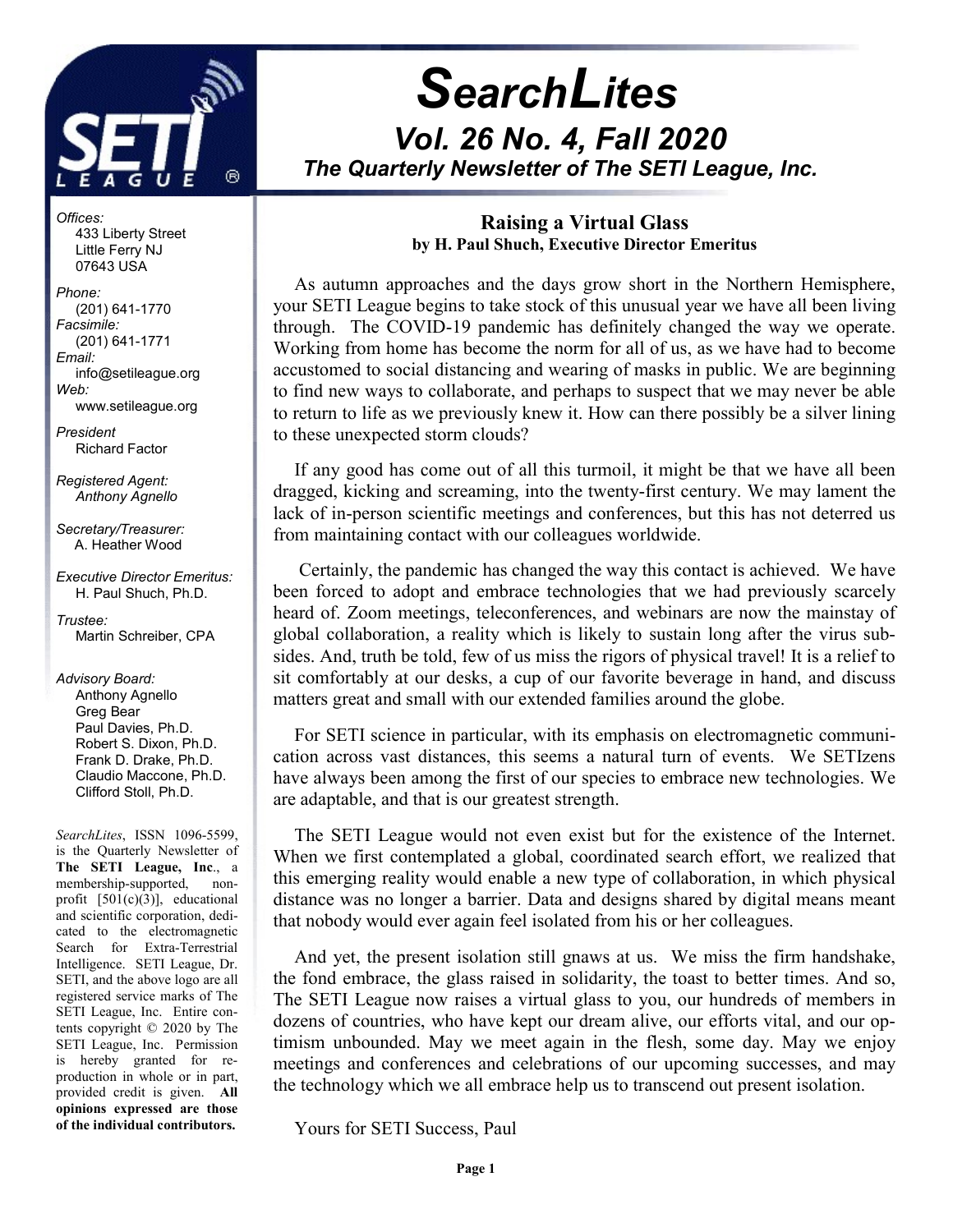### Guest Editorial: Life As We Know It by Dan Duda from the May, 2020 issue of Penn Central, the monthly newsletter of Central PA Mensa, used by permission

I have steadily endeavored to keep my mind free so as to give up any hypothesis, however much beloved, as soon as facts are shown to be opposed to it. Charles Darwin

Darwin had a great idea. But maybe he didn't extend it far enough. He said that life evolves in response to the environment in which it finds itself. Those who are "fittest" to address the challenges of their environment are the most likely to succeed and thrive. And, importantly, the ability to adjust to changes in the environment allows a species to prosper over time.

Let's apply that concept to the search for extraterrestrial intelligence. We feel that our earthly environment is special. Some say it was "designed" specifically for us. But Darwin's idea turned that upside down. He felt that we developed to fit the environment.

I'm fascinated by this wild idea that the universe itself favors life. In fact, it might be that the universe is a conscious entity that somehow encourages the generation of life (and perhaps sentient life) throughout its domain (whatever that is).

Now, let's put all that together into a question. Could the universe be encouraging life to spring up in environments that we label as hostile, or downright impossible? Remember, Life As We Know It (LAWKI) sprang from the environment in which we find ourselves. Maybe it's not so much that the environment was generated for us, but rather that we evolved in response to the environment that we inherited.

Right here on Earth we find life in surprising places, like the hot and poisonous vents at the bottom of the ocean; or in glaciers frozen for millennia; or just below the surface of tundral plains in Siberia; etc. As for life elsewhere in the universe, we could be making a big mistake by looking only for creatures like us (LAWKI). In fact, that sounds egotistical to me (or anthropomorphic, if you prefer).

The universe may very well have encouraged life to form based on a wide range of environments totally different, even hostile to us. The New Horizons Probe, for example, recently discovered what is believed to be tholins on Pluto. Tholins are complex carbon chains made when ultraviolet light strikes carbon-rich molecules like methane or ethane. Carl Sagan named the substance in his research to see how life may have started on Earth.

I had the great privilege a few years back of debating this topic with Neil DeGrasse Tyson at Millersville University. He stuck with his LAWKI argument at the time. But in recent television appearances he seems to have softened his perspective somewhat, allowing that we might want to broaden our search criteria.

Like moths to a flame, scientists are drawn to "classical" solutions to most enigmas. In other words, they prefer solutions that land close to their familiar range, and that works well in most instances. Talk about "unfamiliar"; Einstein was never awarded a Nobel Prize for his huge revolution in science - relativity, which rewrote our understanding of reality. His colleagues just could not bring themselves to take seriously an idea so distant from their comfort zone.

Likewise, we tend to look for familiar forms of life, and maybe sentience, elsewhere in the universe. This ignores an ocean of possibilities for the forms that life might take in different environments. In the words of Einstein "Blind belief in authority is the greatest enemy of truth. " And the most significant advances in science and technology tend to be the ones that break the rules of authority at the time. Just ask Darwin.

Disclaimer: The opinions expressed in editorials are those of the individual authors, and do not necessarily reflect the position of The SETI League, Inc., its Trustees, officers, Advisory Board, members, donors, or commercial sponsors.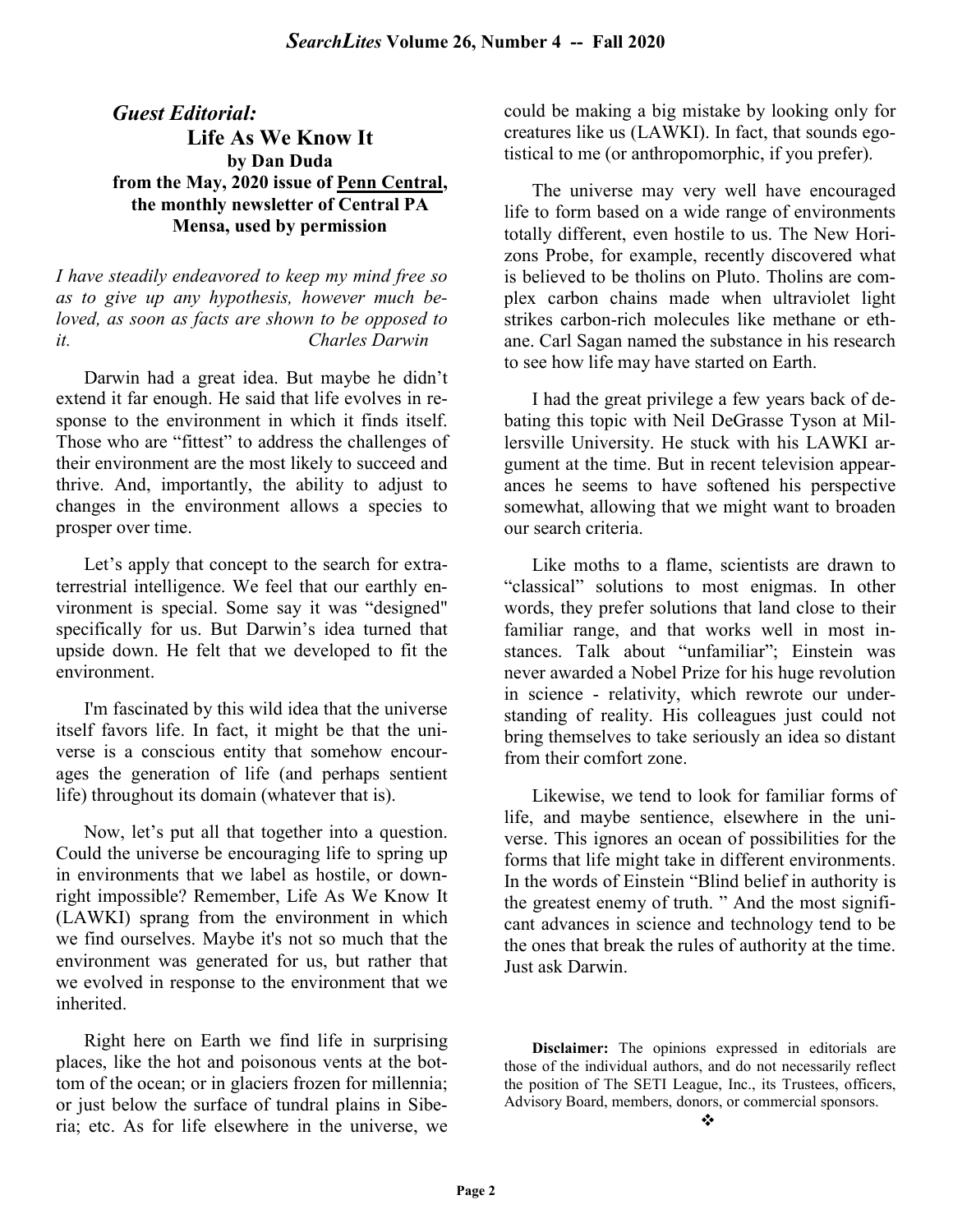### Hubble Turns Thirty by Seth Shostak Senior Astronomer, SETI Institute

From SETI Institute *Journey* eNewsletter, 27 April 2020, used by permission

It was never the world's biggest telescope, and it can't see as far as some. But for the public, the Hubble Space Telescope is undoubtedly the most famous astronomical instrument ever. True, most people couldn't tell you the first thing about Edwin Hubble. But all have seen the spectacular photos made with his optical namesake. It's plausible to claim that this orbiting spyglass has done as much to spur interest in science as to reveal the secrets of the cosmos.

Still, the now-famous telescope's first months were inauspicious. On April 26, 1990 it was gently set into orbit from the cargo bay of the space shuttle Discovery. For the next few weeks, it underwent equipment checks and efforts to refine the focus. By late May, preliminary photos showed that the imagery was about twice as sharp as any ground-based telescopes. That may sound cheery, but in fact fell far short of expectations.

Something was wrong. For days HST scientists futzed around trying to sharpen the pictures made by the 300-mile high instrument. Then one morning as I sat at a desk at the State University of Groningen, a fellow astronomer charged into the office shouting "Hubble is [expletive]!"

Bad news, and soon the astronomical community realized that the 95-inch primary mirror had an optical defect known as spherical aberration – the surface was wrongly shaped. Of course you couldn't tell by looking at it: The error amounted to two percent the width of a human hair.

Overnight, NASA's premier astronomical instrument, decades in the making, became an embarrassment and a joke. In the satiric 1991 movie Naked Gun 2-1/2, a photo of the HST could be seen hanging on the wall of the "Loser's Bar" alongside pictures of the Edsel, the airship Hindenburg, and other notable debacles. A low point.

#### Making repairs

By the end of 1993, space shuttle astronauts taking part in the first Hubble servicing mission had installed a device made by the Ball Aerospace Corporation called COSTAR (a shorter way to say Corrective Optics Space Telescope Axial Replacement.) It was described at the time as "contact lenses" for Hubble. In addition, a separate instrument, the Wide Field Planetary Camera 2, was installed. There was no simple contact lens fix for this, Hubble's principal imaging device. The shuttle astronauts replaced it with a new model the size of a workbench, quickly constructed at the Jet Propulsion Laboratory.

SETI Institute astronomer Bill Sparks was part of the team waiting to see what WFPC2 would do as 1994 began. Staring at screens in HST's Baltimore headquarters, he and the crowd held its collective breath as the first image from the refitted telescope came up.

"It had nothing in it," recalls Sparks. "My mind was racing: 'I checked that a thousand times' I thought. But before I fainted away, the correct image appeared on the screen, and it was one of those OMG moments. It was sharp and detailed."

"In the blink of an eye, the world changed, and we knew this was special. That picture was on the cover of Time Magazine, and since then Hubble images have become part of everyday life." Most of the famous ones were made with the replacement WFPC.

The HST was intended to do cosmology research; to measure how fast the universe is expanding and investigate how galaxies form. It did that work of course, but as with all new astronomical instruments its greatest triumphs were discovering the unexpected – such as evidence that the cosmos is suffused with dark energy.

The drumbeat of Hubble's triumphs has been incessant, not because the telescope is large, but because – despite its unlucky beginnings – it's sharp. Earth's turbulent atmosphere inevitably blurs the images made with any instrument on the ground, even if that ground is high up on a mountain. Hubble's vision is typically ten times better than its ter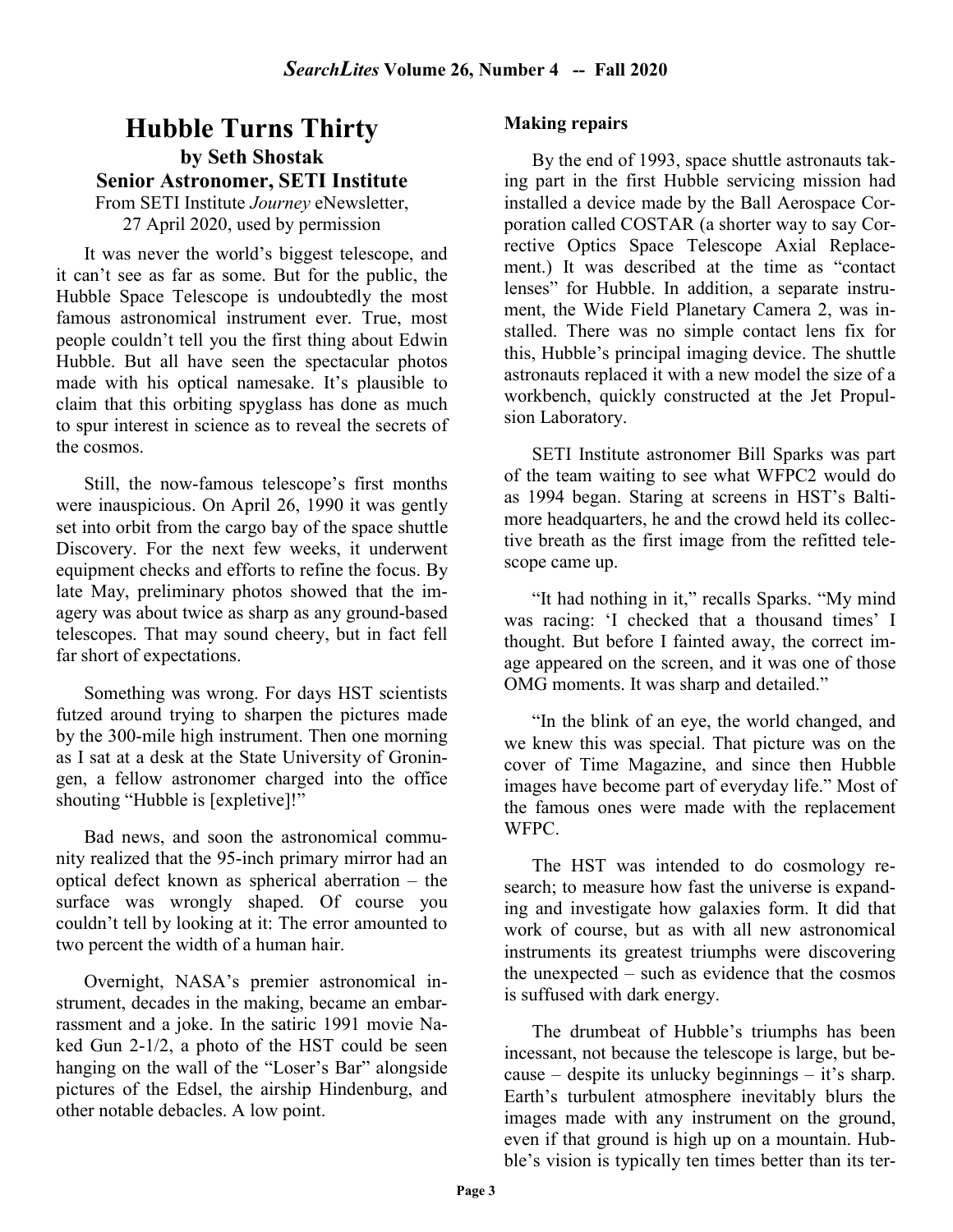restrial brethren. What it lacks in aperture, it makes up in location.

Thirty years later, Hubble, slightly hamstrung by the aging gyroscopes that stabilize its pointing, is still doing top-drawer science. It's likely to continue to delight astronomers and the public for another decade or two. But a year from now, its successor – the James Webb Space Telescope – will be boosted into high orbit. Unlike Hubble, the JWST will operate at infrared wavelengths. This will permit it to more effectively look to greater distance (the expansion of the universe shifts all light and radio to longer wavelengths) and probe the universe's early history.

Yes, JWST will be more sensitive and in many ways more ambitious than its forebear. But Hubble will always have the right of progenitor. It is one of science's immortals.



SETI League members are encouraged to nominate SETIrelevant websites for our monthly SETI SuperStar Award. Nominating emails to our Awards Committee may be sent to: Awards at setileague dot org. Please be sure to indcate the URL of the candidate website you are nominating, and a brief explanation as to why you consider the site worthy of recognition.



Want a painless way to support The SETI League? Browse to www.smile.amazon.com. In the "Pick your own charitable organization" box, just type in "SETI League." Now, every time you shop Amazon, they will donate a half percent of your purchase price to SETI research!

# Event Horizon

SearchLites readers are apprised of the following conferences and meetings at which SETI-related information will be us at info@setileague.org, to obtain further details. Members are also encouraged to send in information about upcoming events of which we may be unaware.

August 29 - September 5, 2020: International Union of Radio Science General Assembly and Scientific Symposium, Rome, Italy. Postponed due to COVID-19 emergency presented

October 12 - 16, 2020: 71st International Astronautical Congress, Dubai, United Arab Emirates. Postponed due to COVID-19 emergency

October 15 - 18, 2020: Microwave Update, Sterling, VA. Canceled due to COVID-19 emergency

October 16 - 18, 2020: Capclave, Rockville, MD. **Canceled** due to COVID-19 emergency

November 20 - 22, 2020: Philcon 2020, Cherry Hill, NJ. **Canceled** due to COVID-19 emergency

January 28 - February 4, 2021: 43rd COSPAR Scientific Assembly, Sydney Australia.

April 18, 2021, 1300 EDT: Twenty-Seventh SETI League Annual Membership Meeting, Little Ferry, NJ.

June 21 - 24, 2021: Penn State SETI Symposium, State College, PA.

August 25 - 29, 2021: 79th World Science Fiction Convention, Washington, DC.

October 25 - 29, 2021: 71st International Astronautical Congress, Dubai, United Arab Emirates.

2022 (dates to be announced): **72nd International** Astronautical Congress, Paris, France.

2023 (dates to be announced): **73nd International** Astronautical Congress, Baku, Azerbajian.  $\bullet$